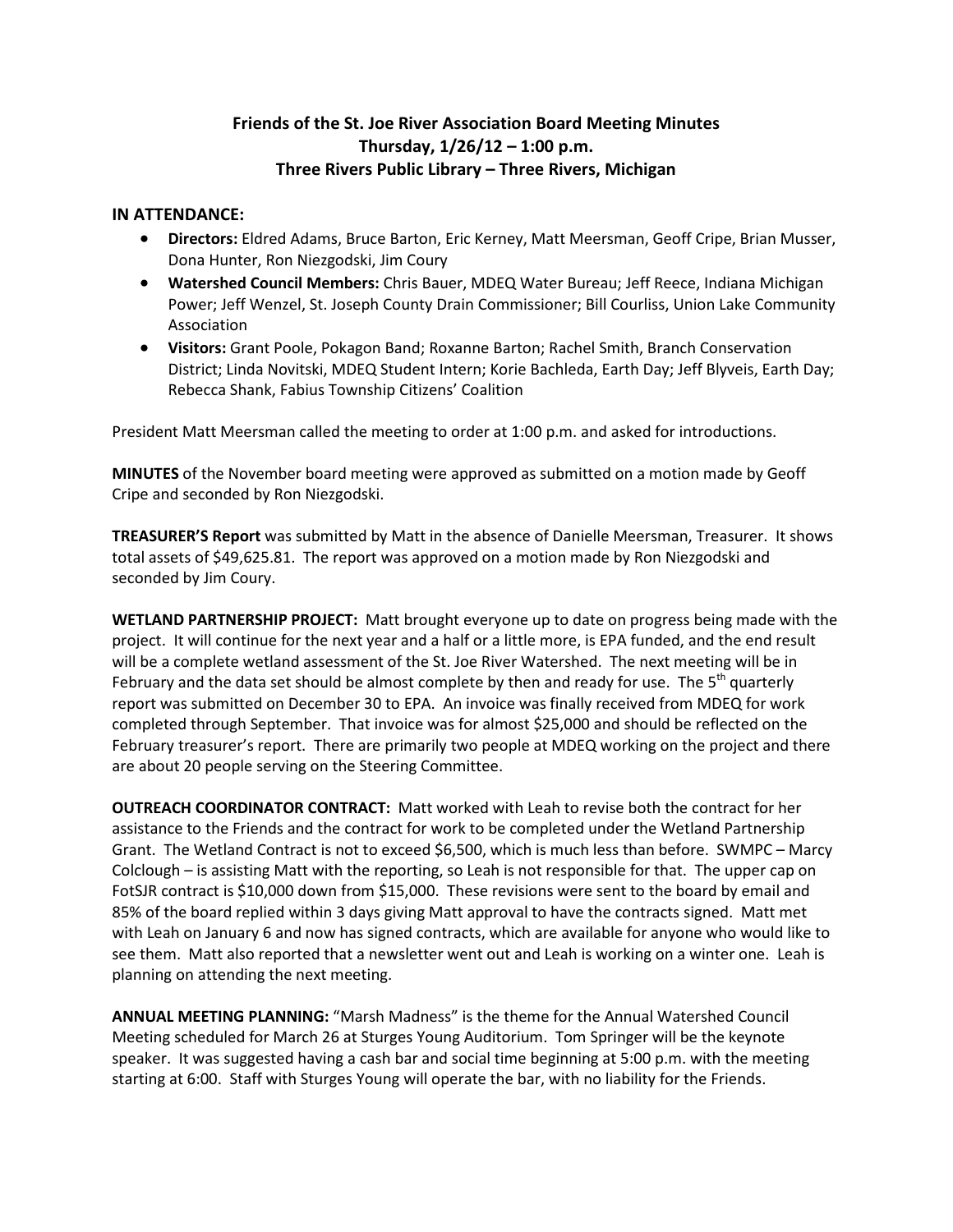For the last two years the cost of the dinner has been \$20 per person. This year we will be paying Tom Springer an honorarium and the meal cost has increased some. Dona Hunter made a motion to increase the cost to \$25 per person, have a cash bar open at 5:00 and to pay Tom Springer \$150 for speaking. Ron Niezgodski seconded the motion; motion carried.

Several suggestions were made to contact for donations for the silent auction. Sports items from local teams are always popular items. Anyone having a donation should contact Leah. It was also suggested having some of Tom Springer's books for both the auction and for sale. It was also suggested targeting a couple of groups and asking them to take 5 minutes during the meeting to talk about their successes with projects in the watershed. Another suggestion was to have a summary page for groups to provide outlining success stories. Geoff Cripe will work on contacting groups to provide information on projects completed or ongoing in the watershed. Becky Shank mentioned the Save the Frogs program focusing on banning the use of Atrazine and suggested having them as an exhibitor. Leah will prepare a news release.

Matt asked for input on an award to be presented at each annual meeting to a deserving individual in the watershed – something like an "Al and Margaret Smith Watershed Passion Award". A committee was established to write criteria for this award. The committee is made up of Brian Musser, Rachel Smith, and Matt Meersman.

Rutty Adams passed out the possible menus for dinner. He wanted some input on what to order. He will check with the auditorium and confirm the type of meal we can order for the \$20.00 agreed upon. The board will look at the menu during the next board meeting.

**BOARD OF DIRECTORS NOMINATING COMMITTEE REPORT:** Geoff Cripe has been in contact with the 5 directors whose terms are expiring and 4 of the 5 are interested in remaining on the board for another term. Dona Hunter is retiring from her position as coordinator with the SWCD and would also like to step down from serving on the board of the Friends. Rachel Smith is a potential candidate to replace her. Melanie Stoughton has volunteered to serve as the new secretary, if she is needed. If you are interested in becoming an officer, contact Geoff.

The board development chart that was put together to recruit new and additional supervisors was discussed. It was developed to track board experience and background. We need to consider other individuals to invite to the annual meeting that might make good board members and watershed council members who would provide additional expertise for the board to draw on. Rutty Adams asked about the need for a lawyer. In the past a lawyer that serves on the board of the Two Rivers Coalition has been consulted to provide advice on contracts and so far that has been sufficient. He has been willing to provide guidance at least for now. Geoff will send a copy of this information to all of the current board members.

**EARTH DAY CELEBRATION:** Korie Bachleda with the Earth Day Planning Committee handed out a flyer for the program scheduled for May 19 at Lawless Park. She invited us to both attend and set up a display on that day. She is also doing nature mapping every Monday evening at the park in conjunction with the Cass County Parks Board.

**OTHER EARTH DAY PROGRAMS** – There will be an Earth Day Program on April 22 at the Rush Memorial Museum in Bristol in conjunction with the Elkhart County Parks Department and Environmental Center. Daragh Deegan and Tim Cataldo will be involved with this program. Matt was asked to attend on behalf